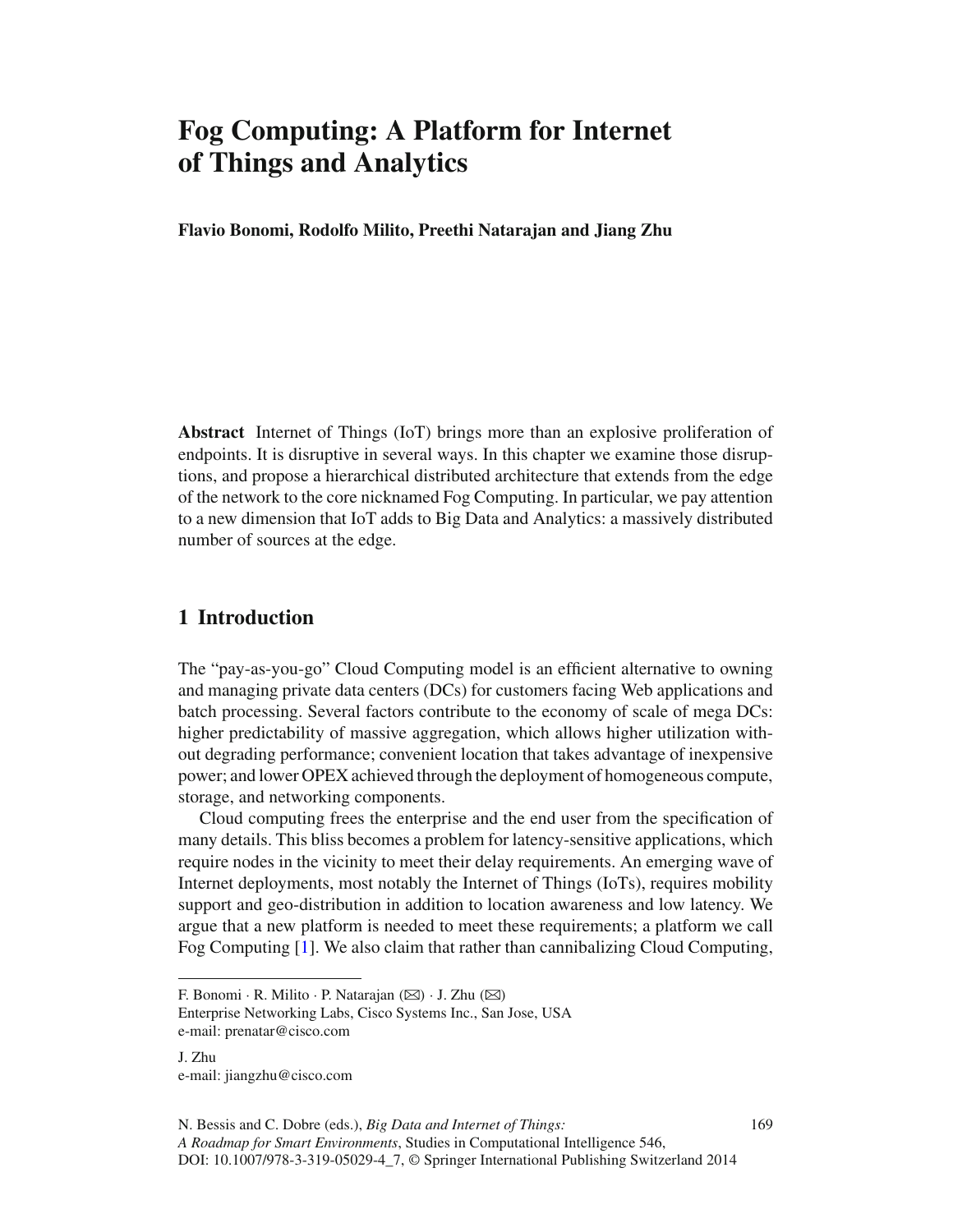Fog Computing enables a new breed of applications and services, and that there is a fruitful interplay between the *Cloud* and the *Fog*, particularly when it comes to data management and analytics.

Fog Computing extends the Cloud Computing paradigm to the edge of the network. While Fog and Cloud use the same resources (networking, compute, and storage), and share many of the same mechanisms and attributes (virtualization, multi-tenancy) the extension is a non-trivial one in that there exist some fundamental differences that stem from the Fog raison d'etre. The Fog vision was conceived to address applications and services that do not fit well the paradigm of the Cloud. They include:

- Applications that require very low and predictable latency—the Cloud frees the user from many implementation details, including the precise knowledge of where the computation or storage takes place. This freedom from choice, welcome in many circumstances becomes a liability when latency is at premium (gaming, video conferencing).
- Geo-distributed applications (pipeline monitoring, sensor networks to monitor the environment).
- Fast mobile applications (smart connected vehicle, connected rail).
- Large-scale distributed control systems (smart grid, connected rail, smart traffic light systems).

The emergence of the Internet of Things (IoT) brings a number of use cases of interest that fall in the above categories. It also brings Big Data with a twist: rather than high volume, in IoT big is the number of data sources distributed geographically. For these reasons we place IoT at the center stage of our discussion. We will examine some IoT use cases of interest, and will take a close look at analytics at the edge.

At this point we want to stress that the Fog complements the Cloud, does not substitute it. For the large class of Cloud intended applications the economies of scale (OPEX in particular) cannot be beaten. These efficiencies result from locating mega data centers where energy is inexpensive, and running them with a small team of qualified individuals. For the users (an individual, a small enterprise or even a big business), the flexibility of the pay-as-you-go model is very attractive. Combining these considerations, we state firmly that the Cloud paradigm is here to stay. On the other hand we argue that the model is not universally applicable, and that emergent IoT applications demand a platform with novel characteristics.

The rest of the chapter is organized as follows. Section 2 addresses the question: "what are the disruptive aspects of IoT?" to motivate the need for a hierarchical platform that extends from the edge to the core of the network. Section 3 brings up two use cases, chosen primarily to illustrate some key architectural and system-wide points. IoT brings a new dimension to Big Data and Analytics: massively distributed data sources at the edge. This is the theme of Sect. 4. Section 5 crystallizes a number of observations made in the previous section in some high-level architectural requirements. Section 6 presents an overview of the Fog software architecture, highlighting the essential technology components, followed by conclusions in Sect. 7.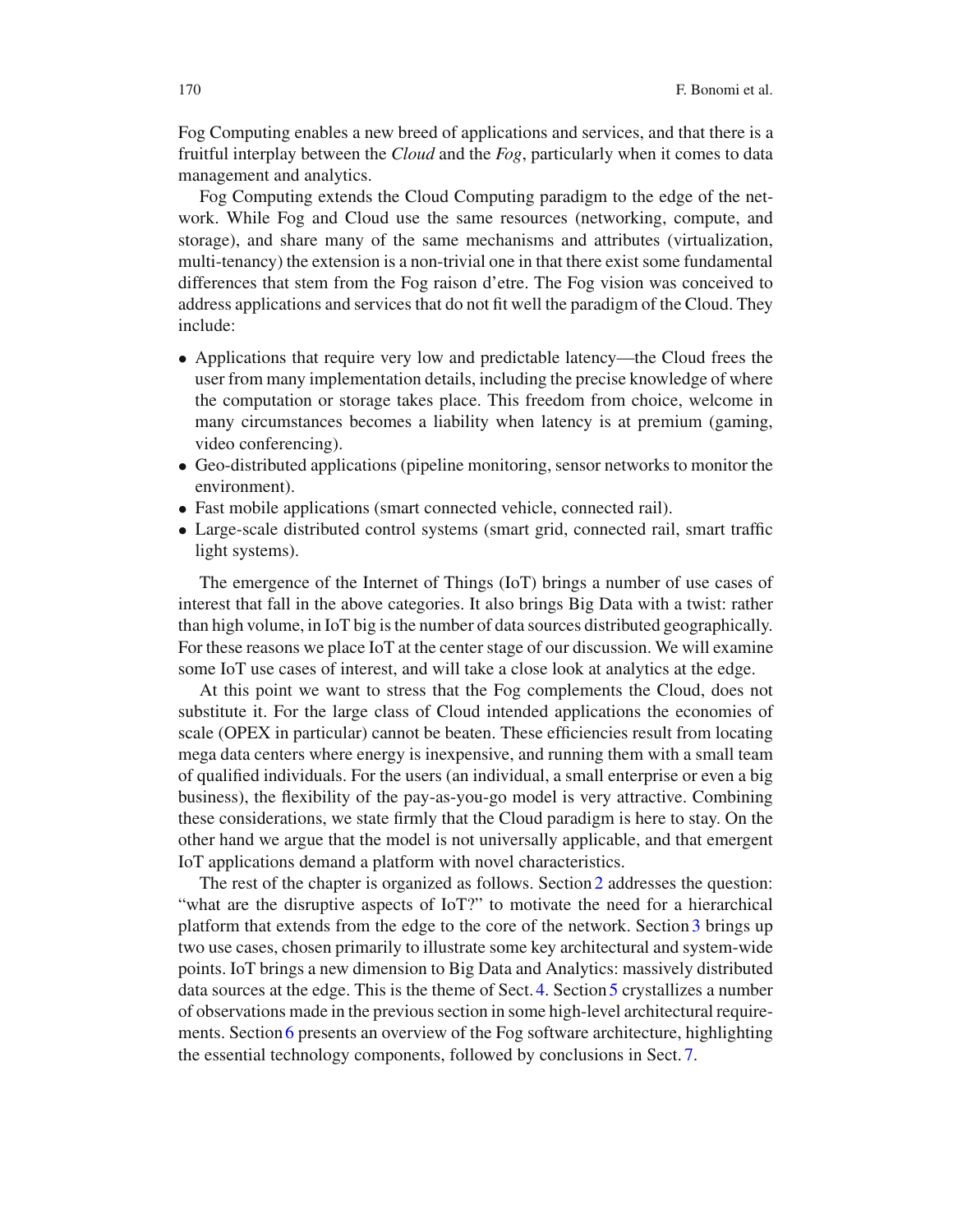

## **A Momentous Transition**

**Fig. 1** A momentous transition in IoT

### **2 What is Disruptive with IoT?**

Current estimates place the number of endpoints (mostly smart phones, tablets, and laptops) around three or four billions. This number is expected to grow to a trillion (two to three orders of magnitude!) in a few years. This phenomenal explosion points to a major scalability problem assuming that nothing changes in the nature of the endpoints, the architecture of the platforms at the edge, and the communication model. Some scalability will have to be addressed, but the first critical issue to examine is the disruptive changes that IoT brings to the fore, changes that force to rethink the existing paradigm.

The first change refers the very nature of the endpoints. Today there is a person behind the vast majority of endpoints. The dominant landscape in IoT is different. As depicted in Fig. 1 most endpoints are organized into systems, with the system being a "macro endpoint". For instance, the many sensors and actuators in a Smart Connected Vehicle (SCV) communicate among them, but it is the vehicle as a unit that communicates with other vehicles, with the roadside units (RSUs) and with the Internet at large. The same is valid in the Smart Cities, Oil and Gas, Industrial Automation, etc. The first conclusion from this observation is that IoT forces us to adopt "system view", rather than an "individual view" of the endpoints. A number of consequences derive from this conclusion:

• A vibrant community of individual developers, working on the Android or the Apple platform, contributes today with endpoint applications. This community will not disappear, but as the IoT takes hold, domain expert companies will play an increasingly important role in the development of systems and applications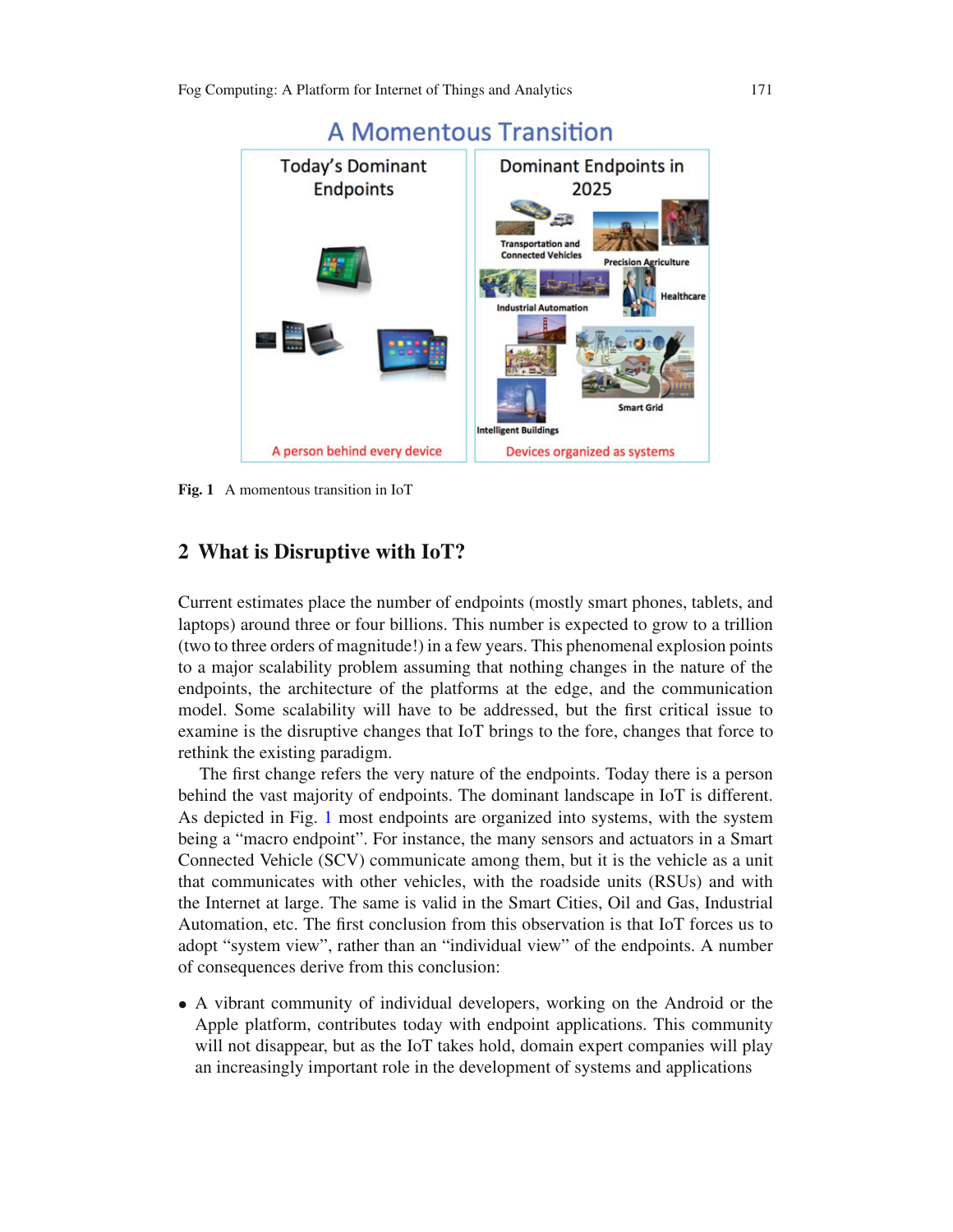- A number of important IoT use cases, including Smart Cities, pipeline monitoring, Smart Grid, Connected Rail (CR) are naturally geographically distributed
- Support for fast mobility is essential in some very relevant use cases (SCV, CR)
- Low and predictable latency are essential attributes in industrial automation and other IoT use cases.

This list is well aligned with the attributes of the Fog we outlined in the Introduction.

#### **3 Illustrative Use Cases to Drive Fog Computing Requirements**

In this section we describe and analyze a couple of use cases. While the use cases are relevant in themselves, the choices have been guided neither by ease of deployment nor market considerations. Rather, they serve to illustrate some key characteristics of the architecture. We should emphasize that point solutions for each use case, or even for each major vertical do not cut it. Our intent is to abstract the major requirements to propose an architecture that addresses all, or at least the vast majority of the IoT requirements.

#### *3.1 Use Case 1: A Smart Traffic Light System (STLS)*

This use case considers a system of a system of traffic lights deployed in an urban scenario. The STLS is a small piece of the full-fledged system envisioned by Smart Connected Vehicle (SCV) and Advanced Transportation Systems, but rich enough to drive home some key requirements for the platform at the edge.

#### **3.1.1 System Outline**

- STLS calls for the deployment of a STL at each intersection. The STL is equipped with sensors that (a) measure the distance and speed of approaching vehicles from every direction; (b) detect the presence of pedestrians and cyclists crossing the street. The STL also issues "slow down" warnings to vehicles at risk to crossing in red, and even modifies its own cycle to prevent collisions.
- The STLS has three major goals: (a) accidents prevention; (b) maintenance of a steady flow of traffic (green waves along main roads); (c) collection of relevant data to evaluate and improve the system. Note that the global nature of (b) and (c), in contrast with the localized objective (a). Also note the wide difference in time scales: (a) requires real time (RT) reaction, (b) near-real time, and (c) relates to the collection and analysis of global data over long periods.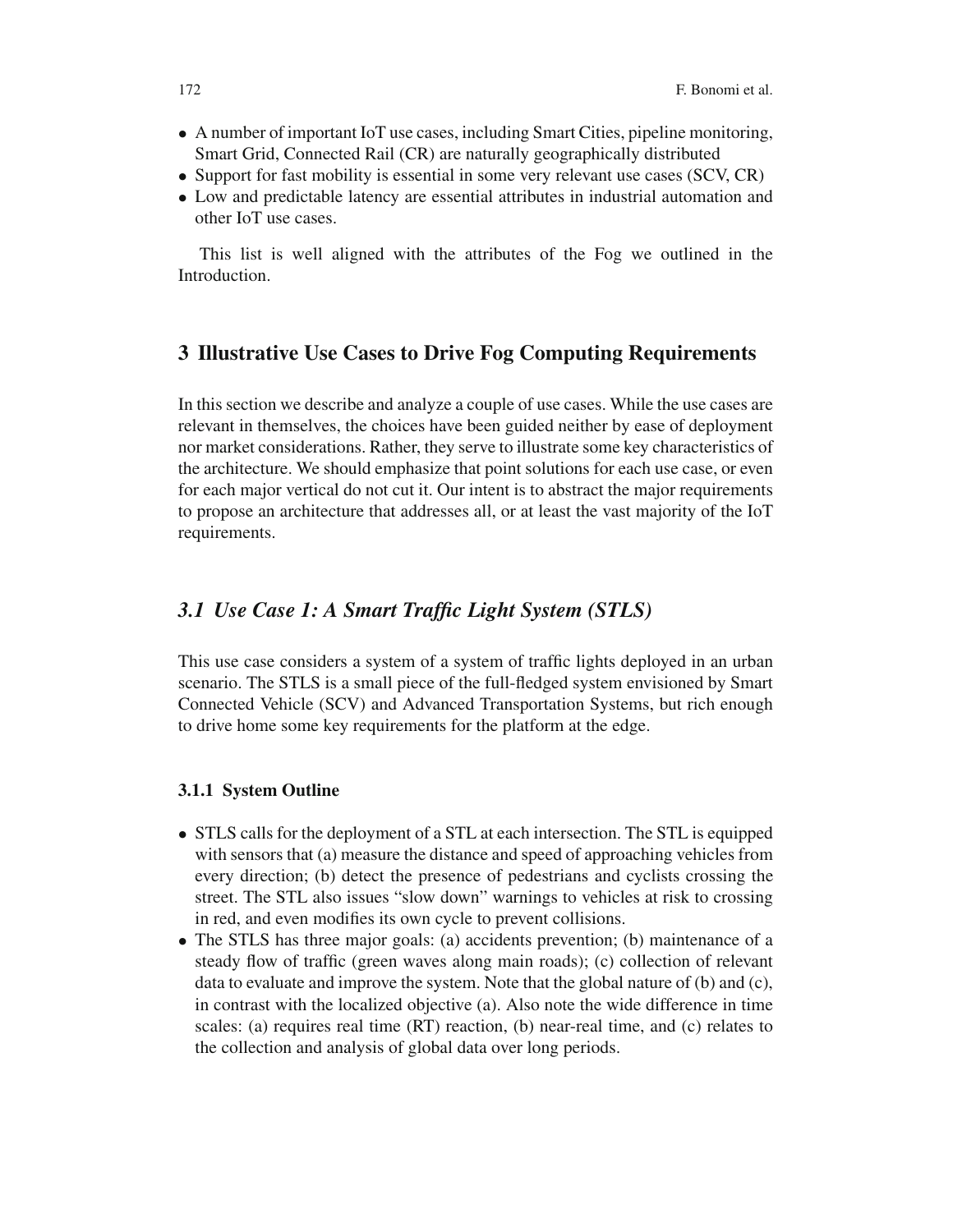• To be specific, consider some numbers. Let us say that the green wave is set at 64 km/h (40 miles/h). A vehicle moving at 64 km/h travels 1.7 m in 100 ms. The policy requires sending an urgent alarm to approaching vehicles when collision with crossing pedestrians is anticipated. To be effective the local control loop subsystem must react within a few milliseconds—thus illustrating the role of the Fog in supporting low latency applications. Accident prevention trumps any other consideration. Hence, to prevent a collision the local subsystem may also modify its own cycle.<sup>1</sup> In doing so it introduces a perturbation in the green wave that affects the whole system. To dampen the effect of the perturbation a re-synchronization signal must be sent along all the traffic lights. This process takes place in a time scale of hundreds of milliseconds to a few seconds.

#### **3.1.2 Key Requirements Driven by the STLS**

This section discusses the requirements of a smart traffic light system; the requirements are also highlighted in (Table 1)

- 1. *Local subsystem latency*: In STLS a subsystem includes the traffic light, sensors and actuators in a local region such that the reaction time is on the order of *<*10 ms.
- 2. *Middleware orchestration platform*: The middleware handles a number of critical software components across the whole system, which is deployed across a wide geographical area. The components include:
	- The decision maker (DM), which creates the control policies and pushes them to the individual traffic lights. The DM can be implemented in a centralized, distributed or in a hierarchical way. In the latter, the most likely implementation, nodes with DM functionality of regional scope must coordinate their policies across the whole system. Whatever the implementation, the system should behave as if orchestrated by a single, all knowledgeable DM.
	- The federated message bus, which passes data from the traffic lights to the DM nodes, pushes policies from the DM nodes to the traffic lights, and exchanges information between the traffic lights.
- 3. *Networking infrastructure*: The Fog nodes belong to a family of modular compute and storage devices. However different the form factors, and the encasings (a ruggedized version is required for the traffic light), they offer common interfaces, and programming environment.
- 4. *Interplay with the Cloud*: In addition to the actionable real-time (RT) information generated by the sensors, and the near-RT data passed to the DM and exchanged among the set of traffic lights, there are volumes of valuable data collected by the system. This data must be ingested in a data center (DC)/Cloud for deep analytics that extends over time (days, months, even years) and over the covered territory. In a cursory review of the potential value of this data we list: (a) evaluation of

<sup>&</sup>lt;sup>1</sup> The design of a good control policy for all scenarios is certainly a non-trivial task, beyond the scope of this discussion.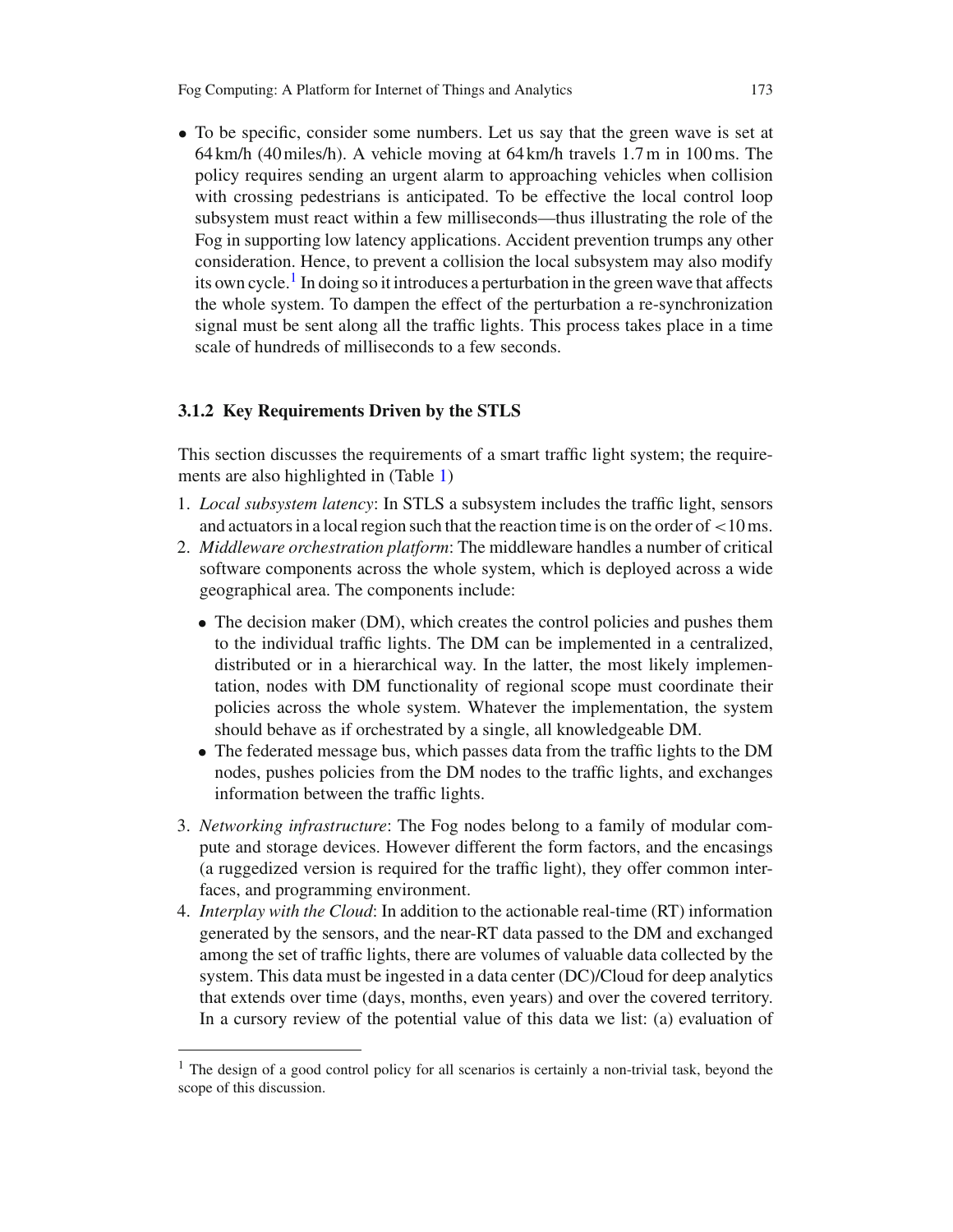| Mobility                     |                                                                                                                |
|------------------------------|----------------------------------------------------------------------------------------------------------------|
| Geo-distribution             | Wide (across region) and dense (intersections and ramp<br>accesses)                                            |
| Low/predictable latency      | Tight within the scope of the intersection                                                                     |
| Fog-cloud interplay          | Data at different time scales (sensors/vehicles at intersection,<br>traffic info at diverse collection points) |
| Multi-agencies orchestration | Agencies that run the system must coordinate control law<br>policies in real time                              |
| Consistency                  | Getting the traffic landscape demands a degree of consistency<br>between collection points                     |

**Table 1** Attributes of a smart traffic light system

the impact on traffic (and its consequences for the economy and the environment) of different policies; (b) monitoring of city pollutants; (c) trends and patterns in traffic. We emphasize here the interplay between the Fog and the Cloud, which must operate in mutual support.

- 5. *Consistency of a highly distributed system*: Visualize the STLS as a highly distributed collector of traffic data over an extended geographically data. Ensuring an acceptable degree of consistency between the different aggregator points is crucial for the implementation of efficient traffic policies.
- 6. *Multi-tenancy*: The Fog vision anticipates an integrated hardware infrastructure and software platform with the purpose of streamlining and making more efficient the deployment of new services and applications. To run efficiently, the Fog must support multi-tenancy. It must also provide strict service guarantees for mission critical systems such as the STLS, in contrast with softer guarantees for say, infotainment, even when run for the same provider.
- 7. *Multiplicity of providers*: The system of traffic lights may extend beyond the borders of a single controlling authority. The orchestration of consistent policies involving multiple agencies is a challenge unique to Fog Computing.

#### *3.2 Use Case 2: Wind Farm*

A wind farm offers a rich use case of Fog Computing, one that brings up characteristics and requirements shared by a number of Internet of Everything (IoE) deployments:

- 1. Interplay between real time analytics and batch analytics.
- 2. Tight interaction between sensors and actuators, in closed control loops.
- 3. Wide geographical deployment of a large system consistent of a number of autonomous yet coordinated modules—which gives rise to the need of an orchestrator.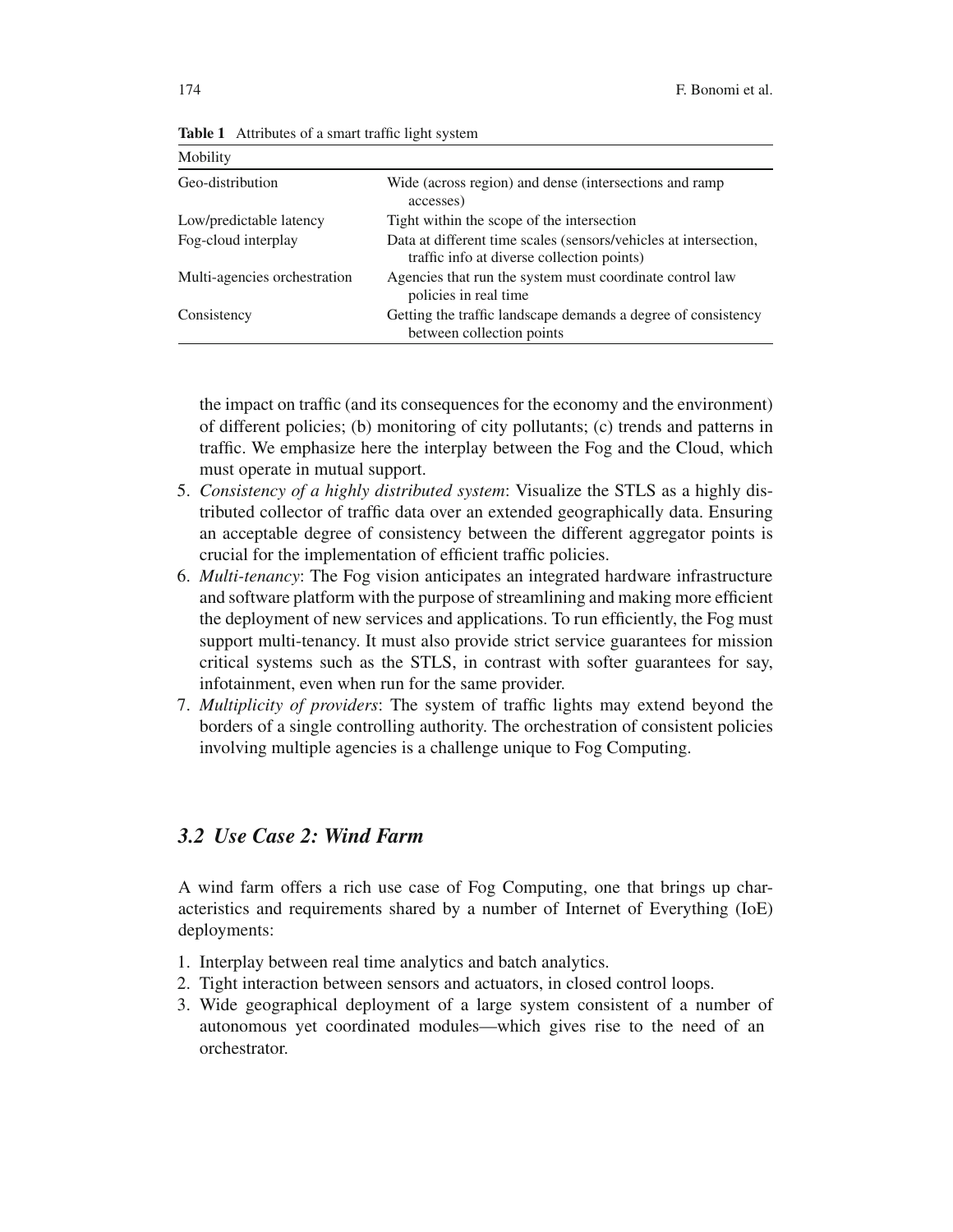#### **3.2.1 System Outline**

Modern utility-scale wind turbines are very large flexible structures equipped with several closed control loops aimed at improving wind power capture (measured as the ratio of actual to full capacity output for a given period) and power quality (affected by harmonic distortion) as well as reducing structural loading (hence extending lifetime and decreasing maintenance costs). A large wind farm may consist of hundreds of individual wind turbines, and cover an area of hundreds of square miles.

Power curves [2] depict power [MW] (both wind power and turbine power) versus wind speed [m/s]. There are four typical operating regions:

- 1. In region 1 the wind speed is so low (say, below 6 m/sec) that the available wind power is in the order of losses in the system, so it is not economically sound to run the turbine.
- 2. Region 2 (e.g. winds between 6 and 12 m/s) is the normal operating condition, in which blades are positioned to effect the maximum conversion of wind power into electrical power
- 3. The turbine power curve plateaus when the wind exceeds a certain threshold (say 12 m/s). In this, Region 3, power is limited to avoid exceeding safe electrical and mechanical load limits
- 4. Very high wind speeds (say, above 25 m/s) characterize Region 4. Here, the turbine is powered down and stopped to avoid excessive operating loads

In short, several controllers are used to tune the turbine (yaw and pitch) to the prevailing wind conditions in order to increase efficiency, and to stop it to minimize wear and prevent damage. These controllers operate in a semi-autonomous way at each turbine. Note, however, that a global coordination at the farm level is required for maximum efficiency. In fact, optimization at the individual level of each turbine may "wind starve" the turbines at the rear.

Central to the process of assessing a potential wind farm deployment is the study of atmospheric stability and wind patterns on a yearly and monthly basis, along with terrain characteristics. An operational wind farm requires fairly accurate wind forecasting at different time scales. We refer the reader to Botterud and Wang [3] for interesting details on the market operation. It suffices for our purposes to consider the following:

- Daily forecast used to submit bids to the independent system operator (ISO)
- Hourly forecast to adjust the commitment to changes in the operating conditions (forced outages, deviations from the forecast loads, etc.)
- Finer granularity (5 min interval) to dynamically optimize the wind farm operation.

#### **3.2.2 Key Requirements Driven by the Wind Farm Use Case**

However coarse, the above description touches on a few interesting characteristics of a wind farm operation. These characteristics are shared by a number of cases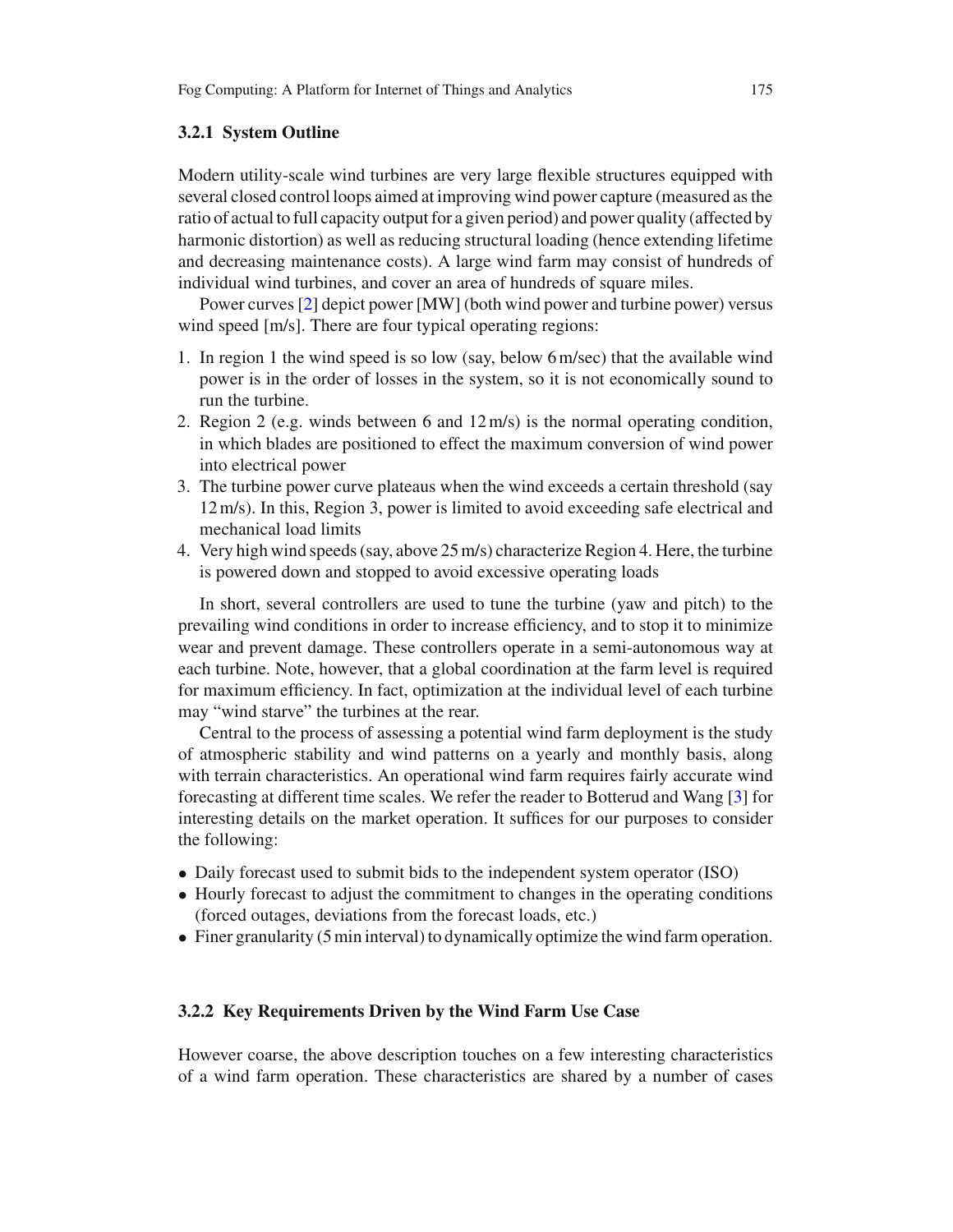| Mobility                     |                                                                                                       |
|------------------------------|-------------------------------------------------------------------------------------------------------|
| Geo-distribution             | Wide and dense but confined to the farm                                                               |
| Low/predictable latency      | Critical at the turbine level                                                                         |
| Fog-cloud interplay          | Diverse time scales and sources (weather forecasting and local<br>wind, market conditions and trends) |
| Multi-agencies orchestration |                                                                                                       |
| Consistency                  | Applies to the actionable wind data within the farm                                                   |

**Table 2** Attributes from the wind farm use case

emerging under the IoE umbrella. We have a large-scale, geographically distributed system that includes thousands of sensors and actuators. The system consists of a large number of semi-autonomous modules or sub-systems (turbines). Each subsystem is a fairly complex system on its own, with a number of control loops. Established organizing principles of large-scale systems (safety, among others) recommend that each subsystem should be able to operate semi-autonomously, yet in a coordinated manner. This system requires a platform that includes (Table 2):

- *Networking Infrastructure*: An efficient communication network between the subsystems, and between the system and the Internet at large (cloud).
- *Global controller*: A controller with global scope, possibly implemented in a distributed way. The controller builds an overall picture from the information fed from the subsystems, determines a policy, and pushes the policy for each subsystem. The policy is global, but individualized for each subsystem depending on its individual state (location, wind incidence, conditions of the turbine). The continuous supervisory role of the global controller (gathering data, building the global state, determining the policy) requires low latency achievable locally in the edge type deployment we call the Fog.
- *Middleware orchestration platform*: A middleware that mediates between the subsystems and the cloud.
- *Data Analytics*: This system generates huge amounts of data. Much of this information is actionable in real time. It feeds the control loops of the subsystems, and it also used to renegotiate the bidding terms with the ISO when necessary. Beyond this real (network) time applications, the data can be used to run analytics over longer periods (months, years), over wider scenarios (including other wind farms, and other energy data). The cloud is the natural place to run this rich batch analytics.

#### *3.3 Key Attributes of the Fog Platform*

The use cases discussed above bring up a number of attributes that differentiate the Fog Computing Platform from the Cloud. Those attributes do not apply uniformly to every use case. Mobility, for instance, a critical attribute in Smart Connected Vehicle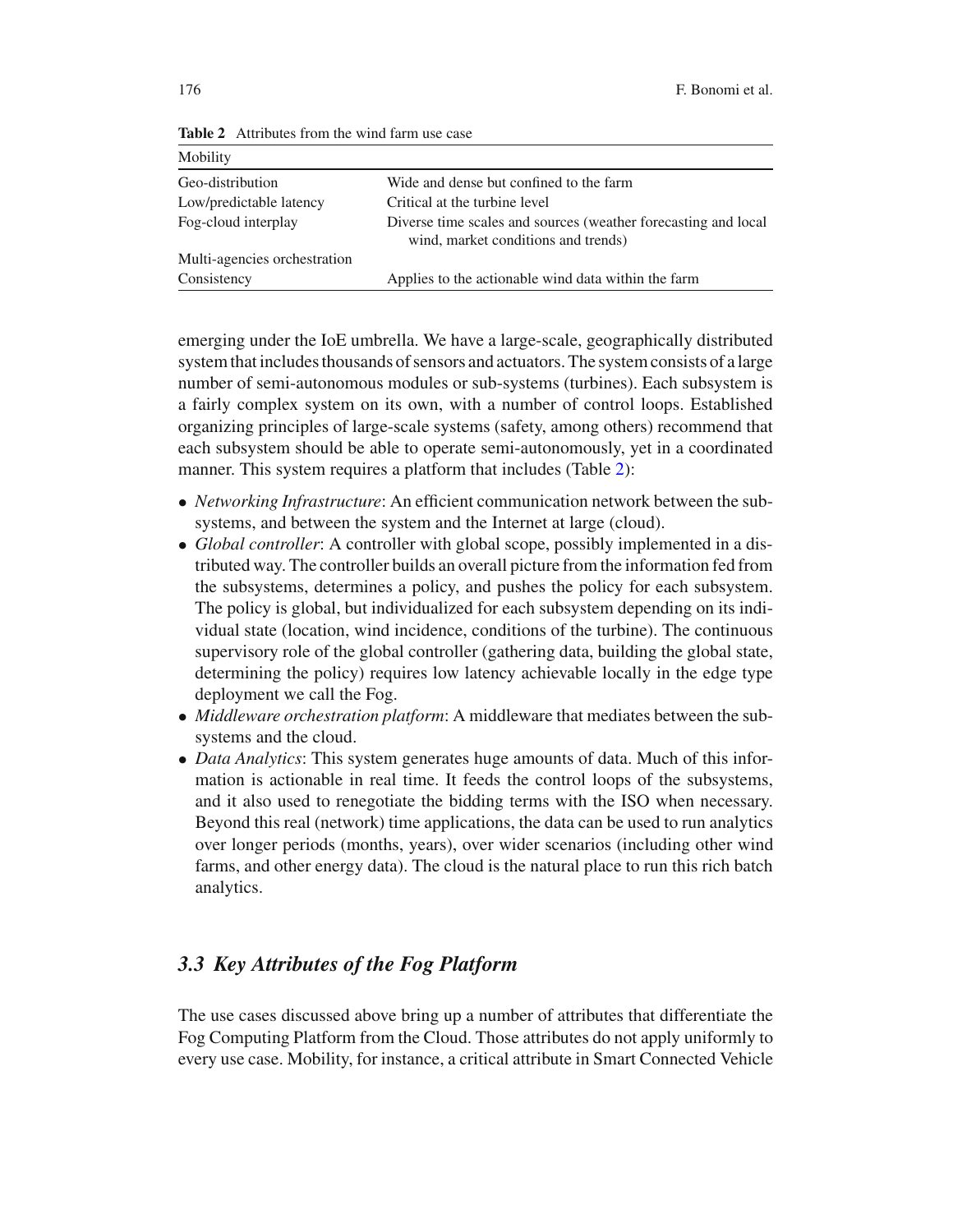and Connected Rail, plays no role in the STLS and Wind Farm cases. Multi-agent orchestration, critical in STLS, does not apply in the Wind Farm case. This is another facet of the heterogeneity of the Fog. The idea is to deploy a common platform that supports a wide range of verticals, rather than point solutions for each vertical. However, different verticals may exercise different attributes of the platform.

Along these lines is worth analyzing the concept of multi-tenancy. Both Cloud and Fog support multi-tenancy, i.e., the support of a multiplicity of client-organizations without mutual interference. There are subtle differences, though, in the nature of those client-organizations in the Cloud and Fog environments.

Typical users of the Cloud include individuals, and enterprises. Some of the latter off-load completely their IT to the Cloud; many overflow during periods of peak demand. The pay-as-you-go, task-oriented model dominates. The Fog platform also supports task-oriented compute and storage requests, but the dominant mode is different. In the two use cases described the operations run  $24 \times 7$  every day of the year, with possible periods of fluctuations in the demand. Similar models apply to many other verticals and use cases. In fact the IoT landscape brings a new set of actors and novel interactions among them: the owner of the infrastructure, the agency or agencies that run the service, the users of the service. Business models that determine the different levels of responsibility and the actual exchange of service and money among the participants will structure these interactions. Development of these business models goes beyond the scope of this chapter. It is worth, though, to revisit the STLS use case to get insight on the issues involved. One or more agencies run the system based on a platform owned by a service provider. Other services (a pollution monitoring system, for example), run by different agencies coexist on the same platform. Note that in this example the concept of the end user (ex: pedestrian crossing the street, approaching vehicles) is diluted, as is the way to pay for the service.

#### **4 Geo-distribution: A New Dimension of Big Data**

Big Data today is currently characterized along three dimensions: Volume, Velocity, and Variety. As argued in Sect. 2, Many IoT use cases, including STLS, Smart Cities, Smart Grids, Connected Rail (CR), and pipeline monitoring are naturally distributed. This observation suggests adding a fourth dimension to the characterization of Big Data, namely, *geo-distribution*. Consider, for instance, the monitoring of a pipeline, or the measurement of pollution level (air quality, pollen, and noise) throughout a city. The big N in these scenarios is neither the number of terabytes nor rate of data generated by any individual sensor, but rather the number of sensors (and actuators) that are *naturally distributed*, and that has to be managed as a coherent whole. The call for "moving the processing to the data" is getting louder. There is a need for *distributed intelligent platform at the Edge (Fog Computing)*that manages distributed compute, networking, and storage resources.

In short, IoT/IoE transforms the landscape more dramatically than the image of zillions of sensors suggests. Together with a number of challenges, IoT/IoE brings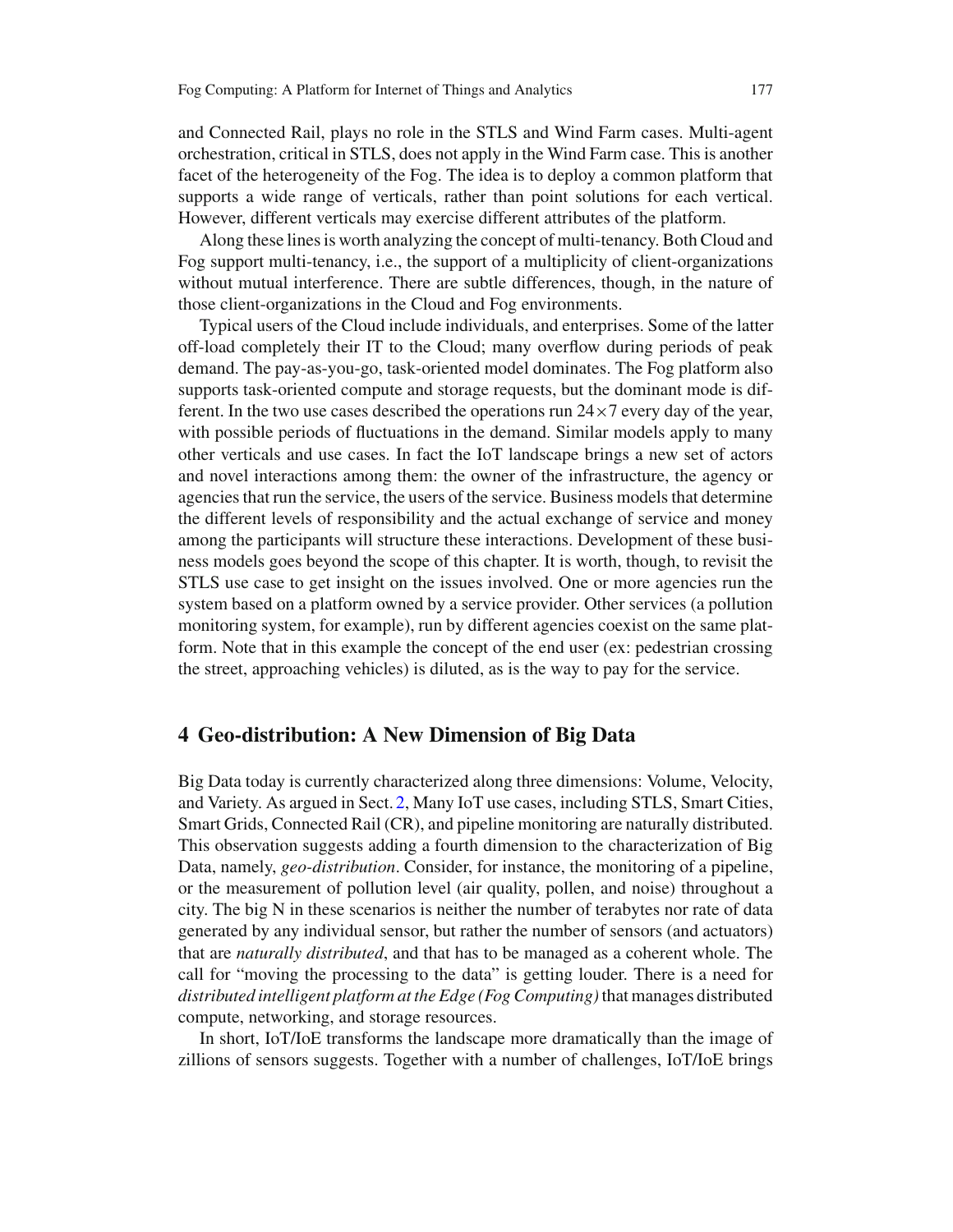

**Fig. 2** Many uses of the same data [5]

new opportunities: this is a game that requires (a) a solid presence from the edge to the core that includes networking, compute and storage resources; and (b) the creation of an ecology of domain expert partners to attack these nascent market successfully.

In many use cases there is a rich interplay between the edge and the core of the network, because the data generated has different requirements and uses at different time scales. This topic is further discussed next.

### *4.1 Interplay Between the Edge (Fog) and the Core (Cloud)*

Many use cases of interest actually demand an active cooperation between the Edge and the Core. The scope of the data processed, narrow in space and time at the edge, and wide at the core, is typical in many verticals of interest (Smart Connected Vehicle, Oil and Gas, Connected Rail, Smart Communities, etc.). It suggests a hierarchical organization of the networking, compute, and storage resources.

To illustrate the point consider an example taken from Smart Grid, as depicted in Fig. 2. The figure shows a whole range of time-scales, from milliseconds to months. The machine-to-machine (M2M) interactions at the millisecond-sub second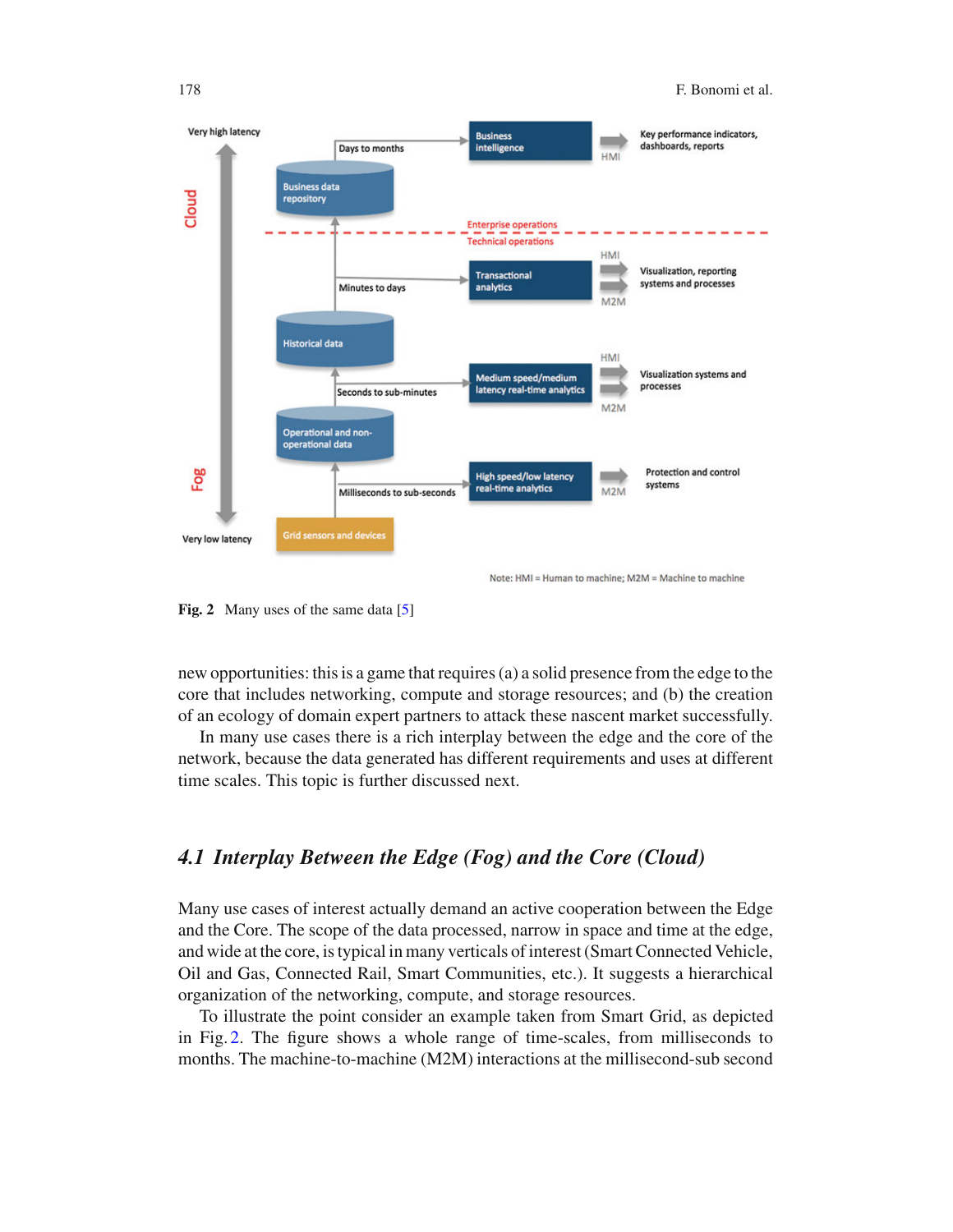Fog Computing: A Platform for Internet of Things and Analytics 179



**Fig. 3** Fog distributed infrastructure for IoT/IoE

level cover the real-time actionable analytics (breakers, etc.). The second level (second-to-sub minute) includes both M2M processes and human-to-machine (H2M) interactions (visualization, starting/stopping home appliances). Not reflected in the figure is the fact as we climb up the time scale the scope gets wider in coverage. For instance, the business intelligence level that operates on data collected over months may cover a wide geographical region, possibly a whole country and beyond. In contrast, the sub-second level refers to more localized loops aimed essentially to keep the grid stable.

#### **5 High-Level Architectural and System-Wide View**

Cloud Computing consists of mostly homogenous physical resources that are deployed and managed in a centralized fashion. Fog complements and extends the Cloud to the edge and endpoints; Fog's distributed infrastructure comprising of heterogeneous resources needs to be managed in a distributed fashion. Figure 3 shows the various players in the distributed Fog infrastructure, ranging from data centers, core of the network, edge of the network, and end points. The Fog architecture enables distributed deployment of applications requiring computing, storage and networking resources spanning across these different players.

Similar to Cloud, Fog architecture supports co-existence of applications belonging to different tenants. Each tenant perceives its resources as dedicated, and defines its own topology. Figure4 shows two active tenants, A and B, with their respective applications. The distributed applications for A has one Cloud component, and two Fog components. The application for B has one cloud component, one component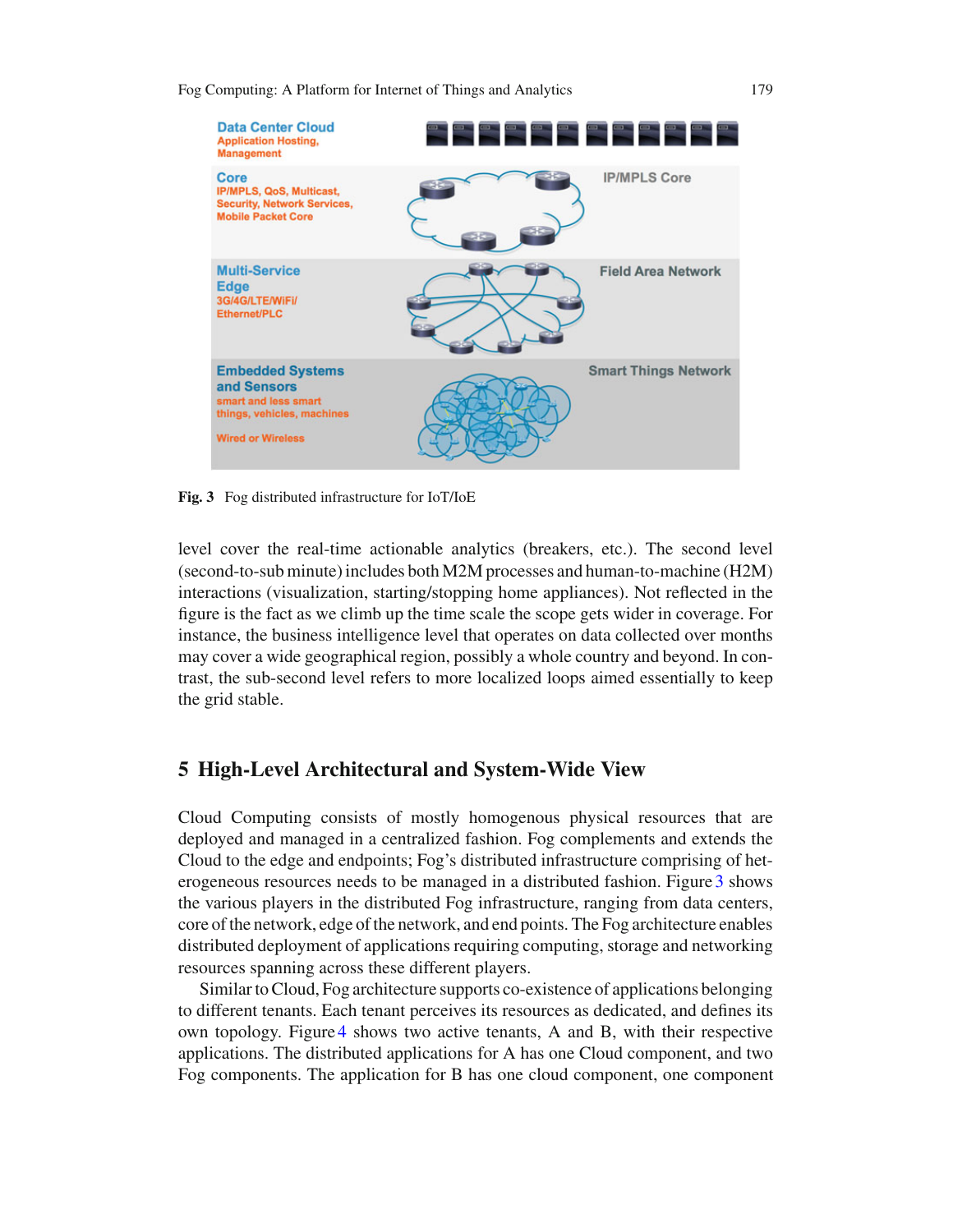

**Fig. 4** Distributed IoT/IoE applications on the fog infrastructure

in the Core, and a Fog component. A virtual network topology is allocated for each tenant.

In order to fully manifest this distributed architecture, Fog relies on technology components for scalable virtualization of the key resource classes:

- Computing, requiring the selection of hypervisors in order to virtualize both the computing and I/O resources.
- Storage, requiring a Virtual File System and a Virtual Block and/or Object Store.
- Networking, requiring the appropriate Network Virtualization Infrastructure (e.g., Software Defined Networking technology).

Similar to Cloud, Fog leverages a policy-based orchestration and provisioning mechanism on top of the resource virtualization layer for scalable and automatic resource management. Finally, Fog architecture exposes APIs for application development and deployment.

### **6 Software Architecture**

The use cases and the requirements discussed in previous sections help nail down the following key objectives of the Fog software architecture: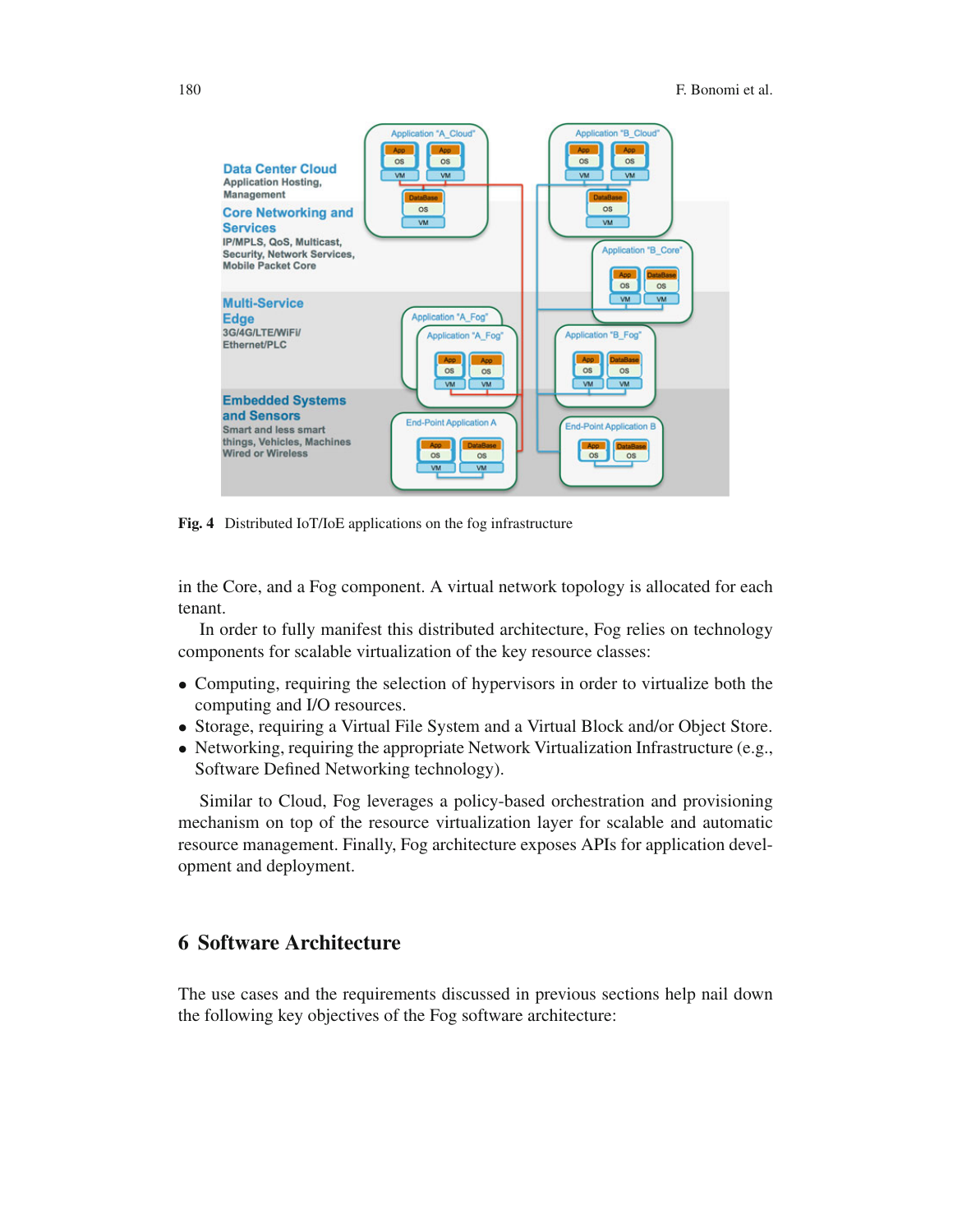

**Fig. 5** Components in fog architecture

- Fog nodes are heterogeneous in nature and deployed in variety of environments including core, edge, access networks and endpoints. The Fog architecture should facilitate seamless resource management across the diverse set of platforms.
- The Fog platform hosts diverse set of applications belonging to various verticals smart connected vehicles to smart cities, oil and gas, smart grid etc. Fog architecture should expose generic APIs that can be used by the diverse set of applications to leverage Fog platform.
- The Fog platform should provide necessary means for distributed policy-based orchestration, resulting in scalable management of individual subsystems and the overall service.

The rest of this section discusses the components of Fog architecture (Fig. 5), explaining in detail how the above objectives are met.

### *6.1 Heterogeneous Physical Resources*

As discussed earlier, Fog nodes are heterogeneous in nature. They range from highend servers, edge routers, access points, set-top boxes, and even end devices such as vehicles, sensors, mobile phones etc.<sup>2</sup> The different hardware platforms have varying

 $2$  Consistently with the "system view" of IoT we regard a Connected Vehicle, a manufacturing cell, etc. as end devices.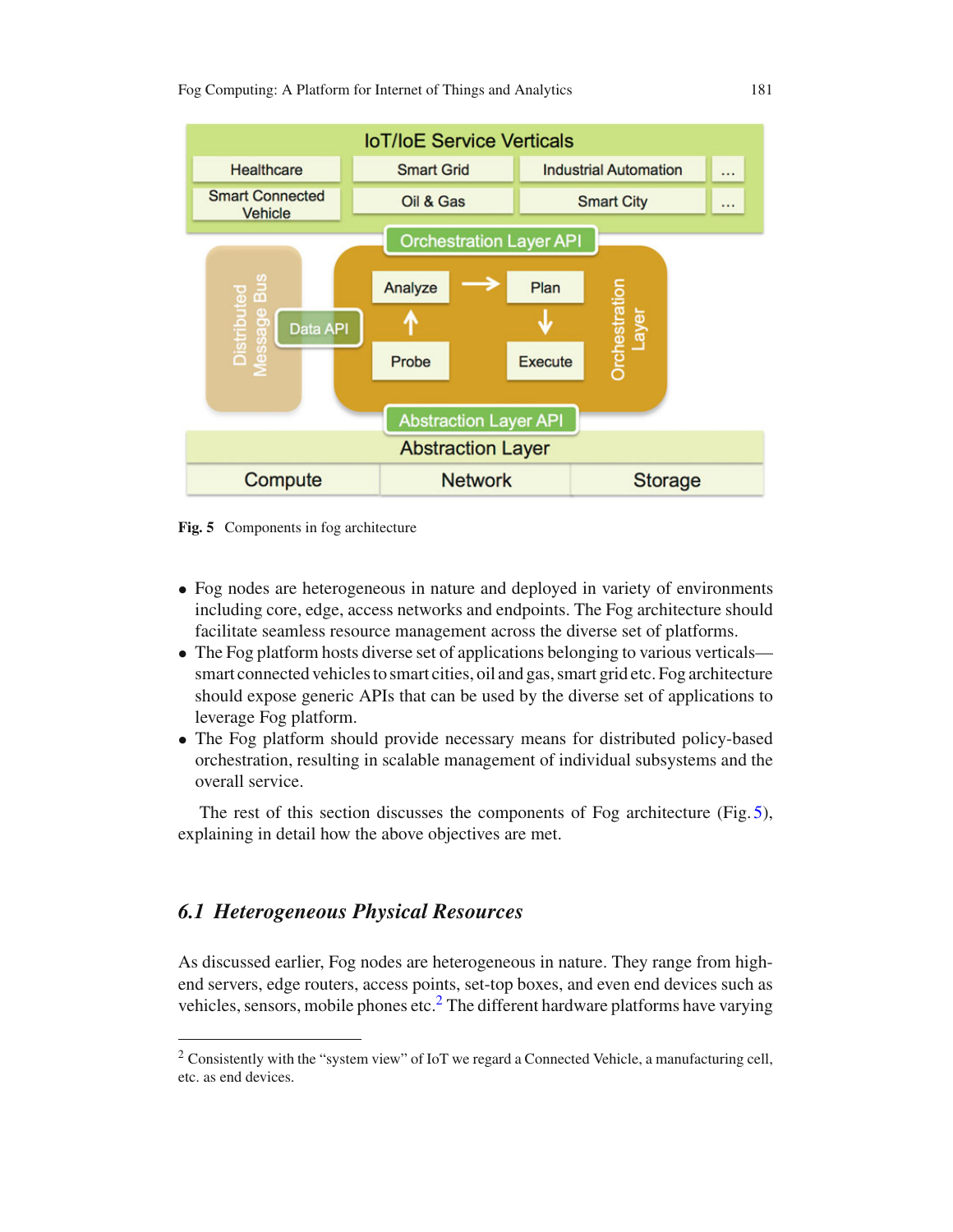levels of RAM, secondary storage, and real estate to support new functionalities. The platforms run various kinds of OSes, software applications resulting in a wide variety of hardware and software capabilities.

The Fog network infrastructure is also heterogeneous in nature, ranging from high-speed links connecting enterprise data centers and the core to multiple wireless access technologies (ex: 3G/4G, LTE, WiFi etc.) towards the edge.

#### *6.2 Fog Abstraction Layer*

The Fog abstraction layer (Fig. 5) hides the platform heterogeneity and exposes a uniform and programmable interface for seamless resource management and control. The layer provides generic APIs for monitoring, provisioning and controlling physical resources such as CPU, memory, network and energy. The layer also exposes generic APIs to monitor and manage various hypervisors, OSes, service containers, and service instances on a physical machine (discussed more later).

The layer includes necessary techniques that support virtualization, specifically the ability to run multiple OSes or service containers on a physical machine to improve resource utilization. Virtualization enables the abstraction layer to support multi-tenancy. The layer exposes generic APIs to specify security, privacy and isolation policies for OSes or containers belonging to different tenants on the same physical machine. Specifically, the following multi-tenancy features are supported:

- Data and resource isolation guarantees for the different tenants on the same physical infrastructure
- The capabilities to inflict no collateral damage to the different parties at the minimum
- Expose a single, consistent model across physical machine to provide these isolation services
- The abstraction layer exposes both the physical and the logical (per-tenant) network to administrators, and the resource usage per-tenant.

#### *6.3 Fog Service Orchestration Layer*

The service orchestration layer provides dynamic, policy-based life-cycle management of Fog services. The orchestration functionality is as distributed as the underlying Fog infrastructure and services. Managing services on a large volume of Fog nodes with a wide range of capabilities is achieved with the following technology and components:

• A software agent, *Foglet*, with reasonably small footprint yet capable of bearing the orchestration functionality and performance requirements that could be embedded in various edge devices.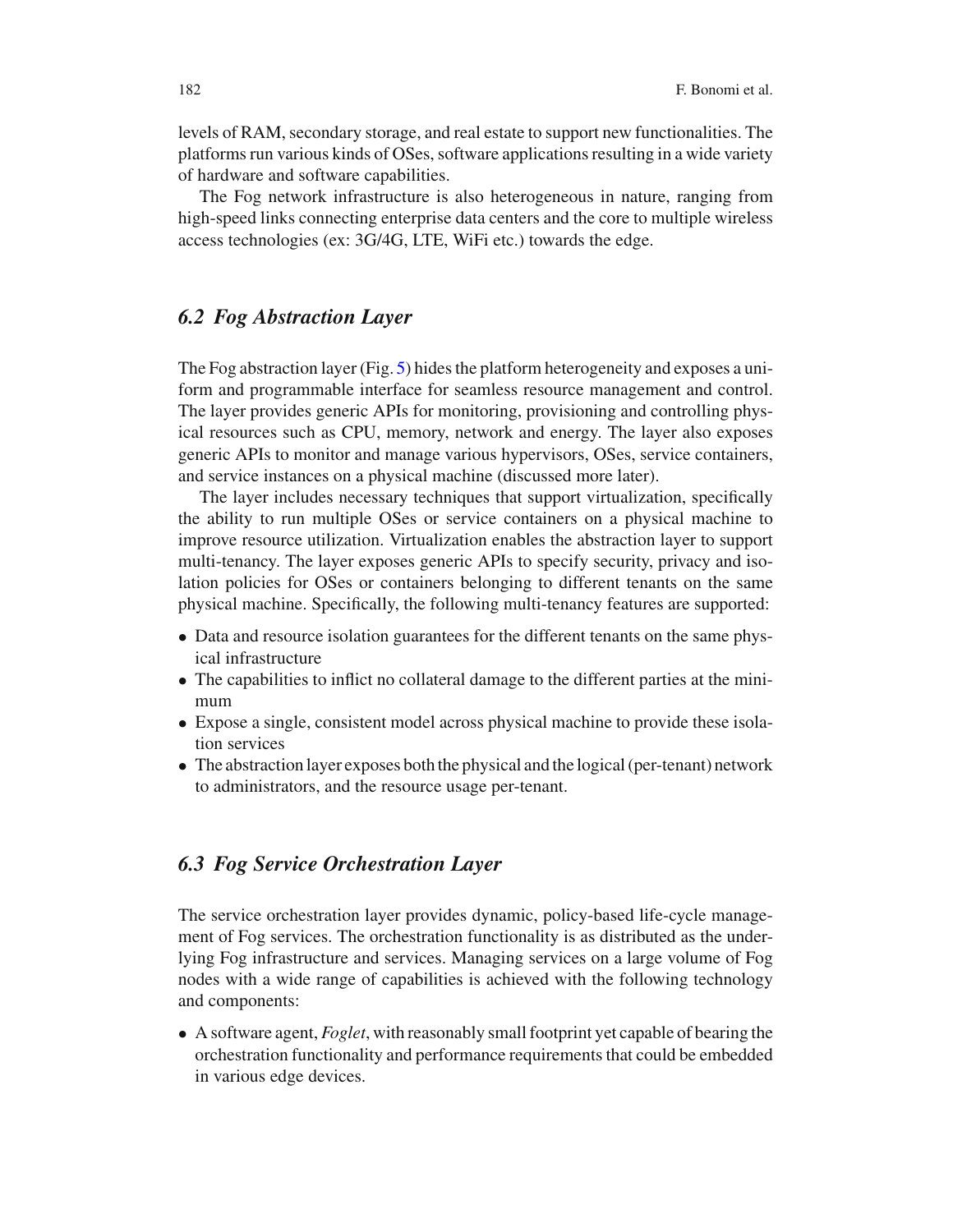- A distributed, persistent storage to store policies and resource meta-data (capability, performance, etc) that support high transaction rate update and retrieval.
- A scalable messaging bus to carry control messages for service orchestration and resource management.
- A distributed policy engine with a single global view and local enforcement.

#### **6.3.1 Foglet Software Agent**

The distributed Fog orchestration framework consists of several Foglet software agents, one running on every node in the Fog platform. The Foglet agent uses abstraction layer APIs to monitor the health and state associated with the physical machine and services deployed on the machine. This information is both locally analyzed and also pushed to the distributed storage for global processing.

Foglet is also responsible for performing life-cycle management activities such as standing up/down guest OSes, service containers, and provisioning and tearing down service instances etc. Thus, Foglet's interactions on a Fog node span over a range of entities starting from the physical machine, hypervisor, guest OSes, service containers, and service instances. Each of these entities implements the necessary functions for programmatic management and control; Foglet invokes these functions via the abstraction layer APIs.

#### **6.3.2 Distributed Database**

A distributed database, while complex to implement is ideal for increasing Fog's scalability and fault-tolerance. The distributed database provides faster (than centralized) storage and retrieval of data. The database is used to store both application data and necessary meta-data to aid in Fog service orchestration. Sample meta-data include (discussed more in the next subsection):

- Fog node's hardware and software capabilities to enable service instantiation on a platform with matching capabilities.
- Health and other state information of Fog nodes and running service instances for load balancing, and generating performance reports.
- Business policies that should be enforced throughout a service's life cycle such as those related to security, configuration etc.

#### **6.3.3 Policy-Based Service Orchestration**

The orchestration framework provides policy-based service routing, i.e., routes an incoming service request to the appropriate service instance that confirms to the relevant business policies. The framework achieves this with the help of the policy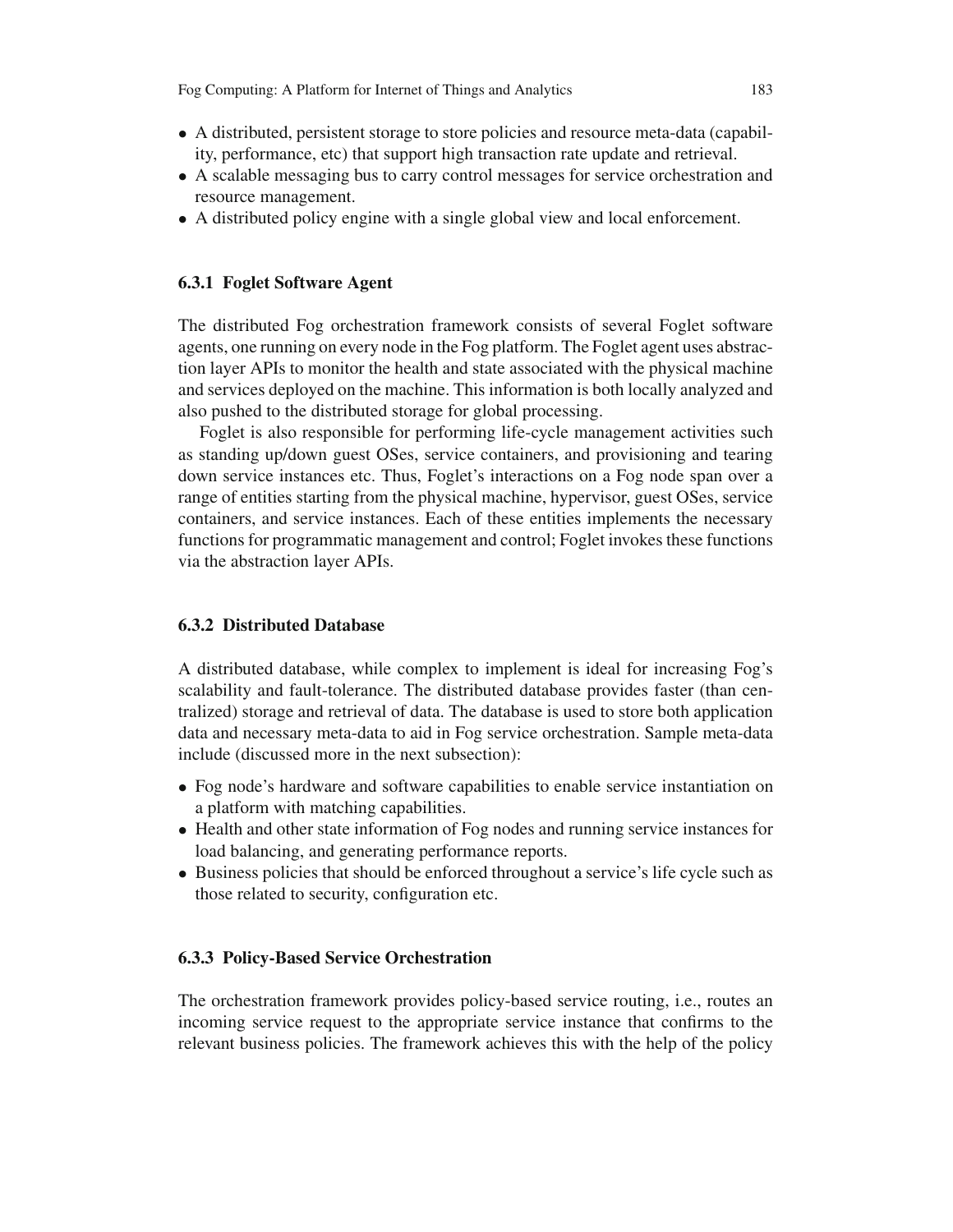

**Fig. 6** Policy-based orchestration framework

manager (Fig. 6). This section discusses the workflow associated with policy-based orchestration.

Administrators interact with the orchestration framework via an intuitive dashboard-style user interface (UI). Admins enter business policies, manage, and monitor the Fog platform through this UI. The UI offers policy templates that admins can refine based on needs. The policy framework is extensible and supports a wide variety of policies. Few example policies include:

- Policies to specify thresholds for load balancing such as maximum number of users, connections, CPU load etc.
- Policies to specify QoS requirements (network, storage, compute) with a service such as minimum delay, maximum rate etc.
- Policies to configure device, service instance in a specific setting.
- Policies to associate power management capabilities with a tenant/Fog platform.
- Policies to specify security, isolation and privacy during multi-tenancy.
- Policies that specify how and what services must be chained before delivery, ex: firewall before video service.

Business policies specified via the UI are pushed to a distributed policy database (Fig. 6). The policy manager is triggered by an incoming service request. The policy manager gathers relevant policies i.e., those pertaining to the service, subscriber, tenant etc. from the policy repository. The policy manager also retrieves meta-data about currently active service instances from the services directory. With these two sets of data, the policy manager tries to find an active service instance that satisfies the policy constraints, and forwards the service request to that instance. If no such instance is available, then a new instance must be created. For that purpose, the policy manager invokes the capability engine whose job is to identify a ranked list of Fog nodes whose capabilities match the policy constraints for instantiating the new service. The capability engine hands over this ranked list to the life cycle manager that provisions the service on a Fog device. The life cycle manager may reach out to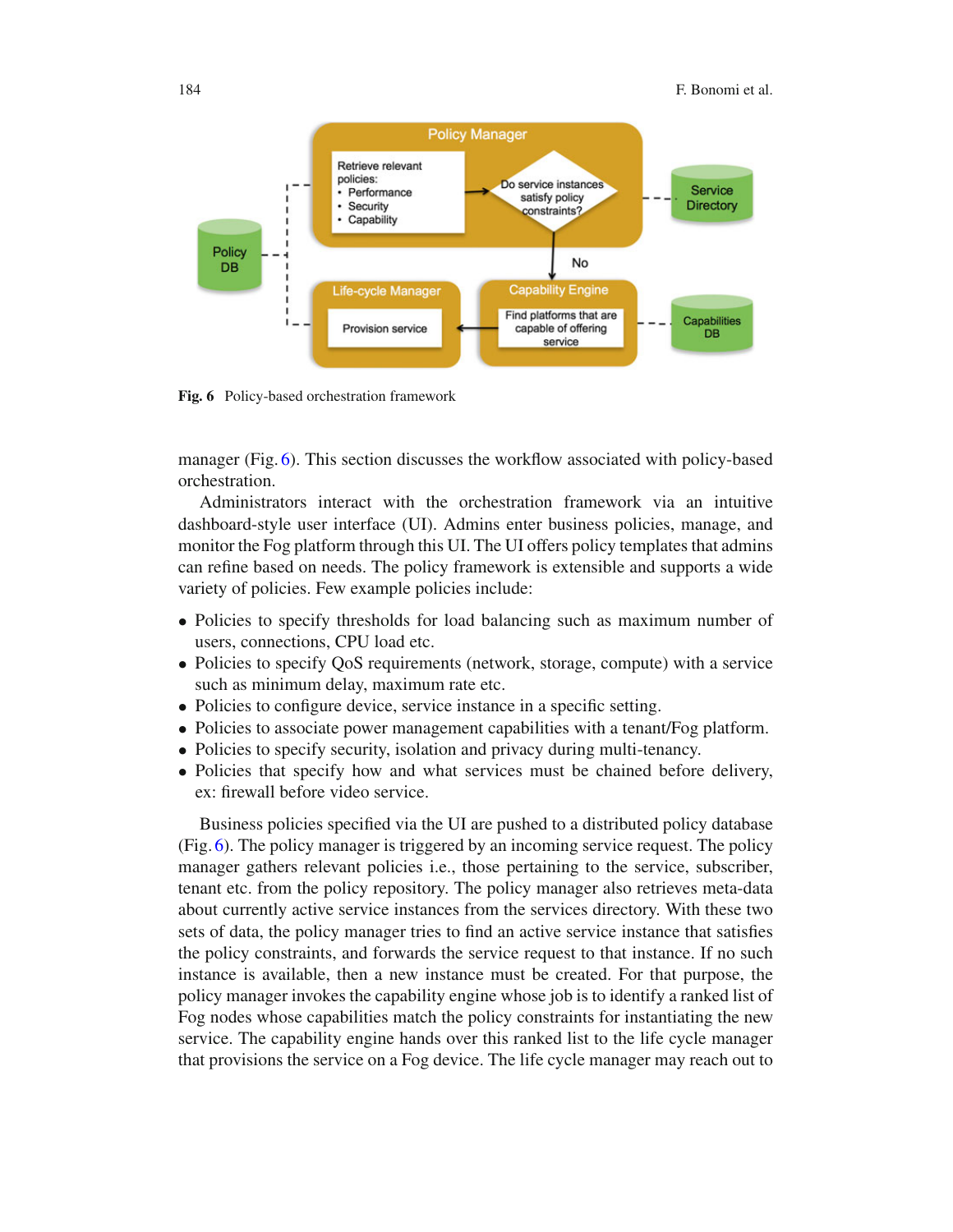the policy repository to identify device, service, and network configuration policies while provisioning the new instance.

The orchestration functionality is distributed across the Fog deployment such that the logic in Fig. 6 is embedded in every Foglet. The distributed control provides better resiliency, scalability, and faster orchestration for geographically distributed deployments.

#### *6.4 North-Bound APIs for Applications*

The Fog software framework exposes northbound APIs that applications use to effectively leverage the Fog platform. These APIs are broadly classified into data and control APIs. Data APIs allow an application to leverage the Fog distributed data store. Control APIs allow an application to specify how the application should be deployed on the Fog platform.

Few example APIs:

- Put data(): To store/update application-specific data and meta-data on the Fog distributed data store.
- Get\_data(): To retrieve application-specific data meta-data from the Fog distributed data store.
- Request service(): To request for a service instance that matches some criteria.
- Setup\_service(): To setup a new service instance that matches some criteria.
- Install\_policy(): To install specific set of policies for a provider, subscriber in the orchestration framework.
- Update\_policy (): To configure/re-configure a policy with a specific set of parameters (ex: thresholds for a load balancing policy).
- Get\_stats(): To generate reports of Fog node health and other status.

### **7 Conclusions**

This chapter looked at Fog Computing, a hierarchical and distributed platform for service delivery consisting of compute, storage, and network resources. We examined key aspects of Fog computing, and how Fog complements and extends Cloud computing. We looked at use cases that motivated the need for Fog, emphasizing Fog's relevance to several verticals within IoT and Big Data space. We also provided a high-level description of Fog's software architecture, highlighting the different technology components necessary to achieve the Fog vision.

**Acknowledgments** This work would not have been possible without the support of our colleagues, mentioned here in alphabetical order: Hao Hu, Mythili S. Prabhu, and Rui Vaz.